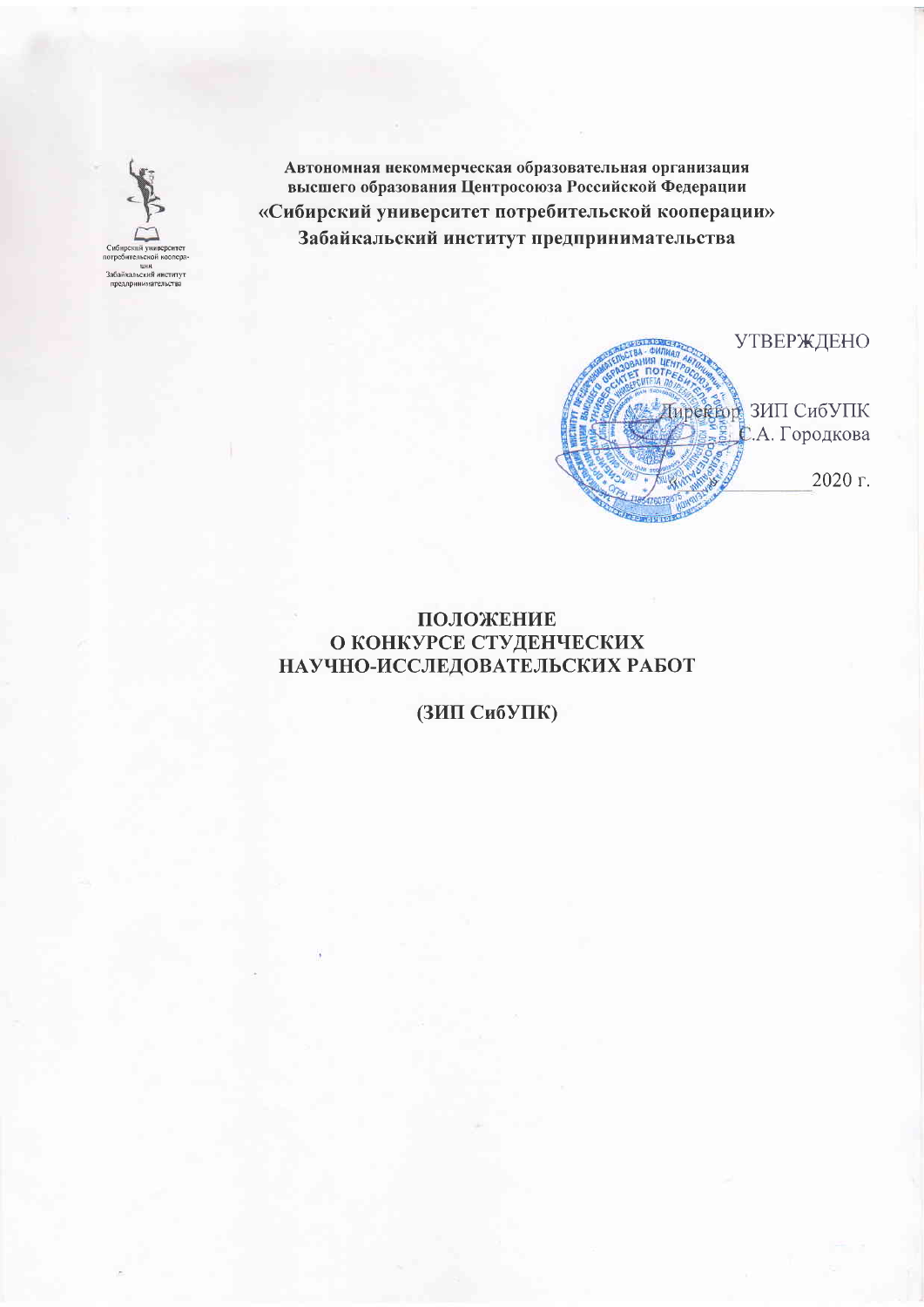#### L **ОБЩИЕ ПОЛОЖЕНИЯ**

 $1.1<sub>1</sub>$ Настоящее Положение о конкурсе студенческих проектов в Сибирском университете потребительской кооперации (далее – Положение) определяет требования к организации и проведению конкурса студенческих проектов (далее - конкурс) в Забайкальском институте предпринимательства - филиале Сибирского университета потребительской кооперации (СибУПК) (далее - Институт), порядок присуждения и выплаты грантов победителям конкурса.

 $1.2.$ Гранты выделяются на конкурсной основе в качестве целевых адресных субсидий на проведение за определенный период времени научно - исследовательских и инновационных работ по приоритетным научным направлениям Института в рамках отраслей наук.

 $1.3.$ Основной целью выделения грантов в Институте является создание условий для реализации научных идей и бизнес-проектов, развитие научно-исследовательской и инновационной работы студентов.

1.4. По итогам конкурса гранты могут быть присуждены не более чем по одному проекту но каждому гранту. Выплата грантов осуществляется за счет средств Института и целевого финансирования.

#### II. НОРМАТИВНЫЕ ССЫЛКИ

2.1. Настоящее Положение разработано в соответствии с:

Федеральным законом от 29.12.2012 № 273-ФЗ «Об образовании в Российской Федерации»;

Уставом Университета;

Стратегией развития Сибирского университета потребительской кооперации (СибУПК) на 2013-2020 годы;

Программой («дорожной картой») развития Сибирского университета потребительской кооперации (СибУПК) на 2018-2020 гг.

 $\overline{2}$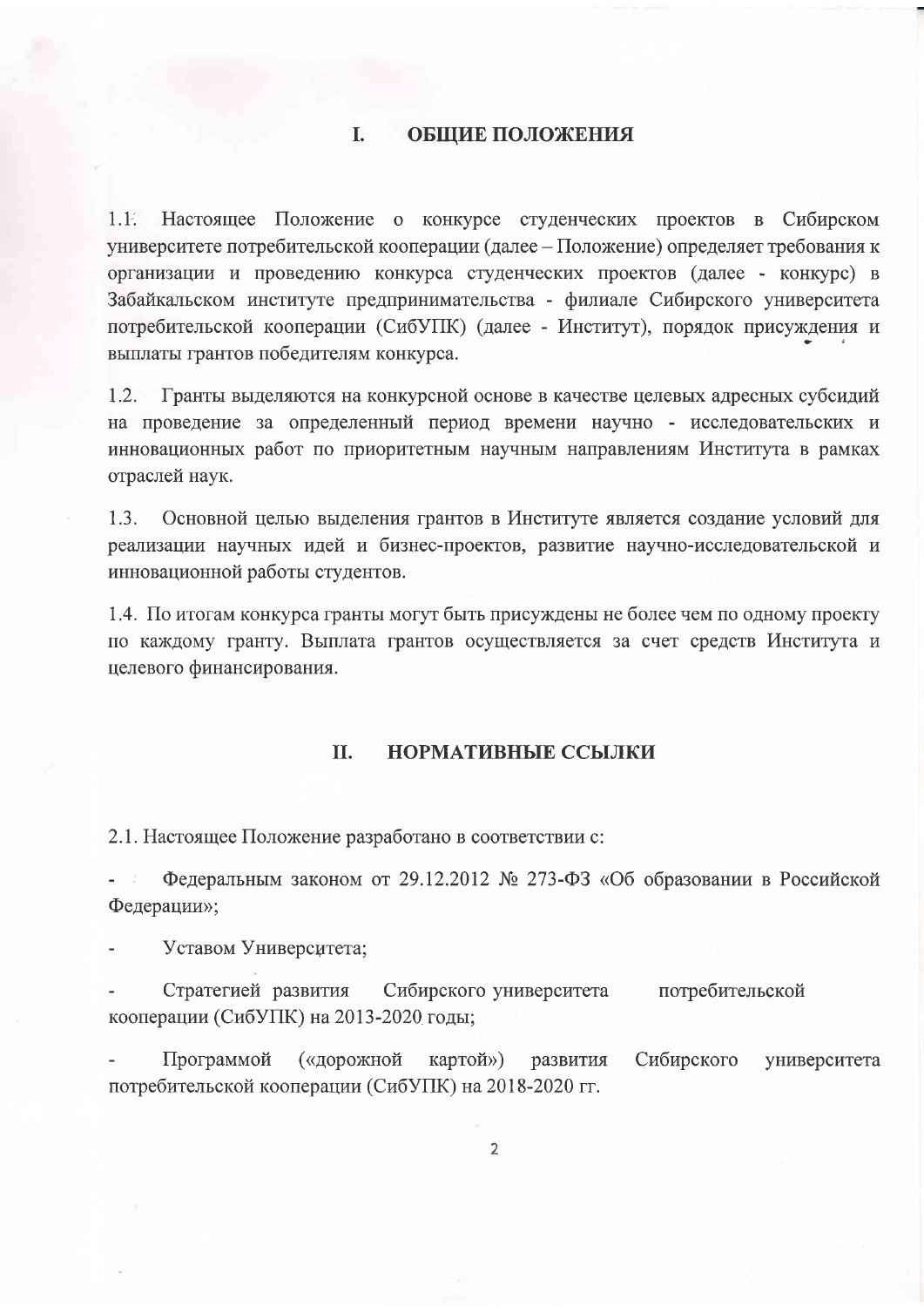решениями Ученого совета Института;

приказами и распоряжениями директора Института;

Положением о научной деятельности в ЗИП СибУПК;

Положением о научно-исследовательской работе обучающихся ЗИП СибУПК;

Порядком организации  $\mathbf{M}$ проведения научных научно-методических  $\overline{\mathbf{M}}$ мероприятий в ЗИП СибУПК;

бюджетом Института на текущий год.

#### $\Pi L^{\pm}$ ОРГАНИЗАЦИЯ И УСЛОВИЯ УЧАСТИЯ В КОНКУРСЕ

 $3.1.$ Конкурс объявляется на основании приказа директора Института.

 $3.2.$ Организацию и проведение конкурса осуществляет Оргкомитет при технической поддержке отдела координации научной работы и международной деятельности (далее отдел координации НР и МД).

 $3.3.$ Информация о дате, месте и результатах проведения конкурса размещается на главной странице сайта Института (www.zip.sibupk.su), стендовых досках деканатов.

 $3.4.$ В конкурсе студенческих грантов могут принять участие студенты всех курсов очной, очно-заочной и заочной формы обучения, не имеющие академической задолженности.

 $3.5.$ Представленная конкурс работа быть Ha может выполнена студентом индивидуально или в составе группы.

 $3.6.$ Группа может быть сформирована из числа студентов, которые отвечают требованиям пункта 3.4 настоящего Положения. В этом случае сумма гранта распределяется между студентами пропорционально доли участия каждого в проекте.

 $3.7.$ Темы исследований могут быть предложены претендентами на грант. Темы должны соответствовать научным направлениям, перечень которых приведен на сайте Института в разделе 4 сведений об образовательной организации.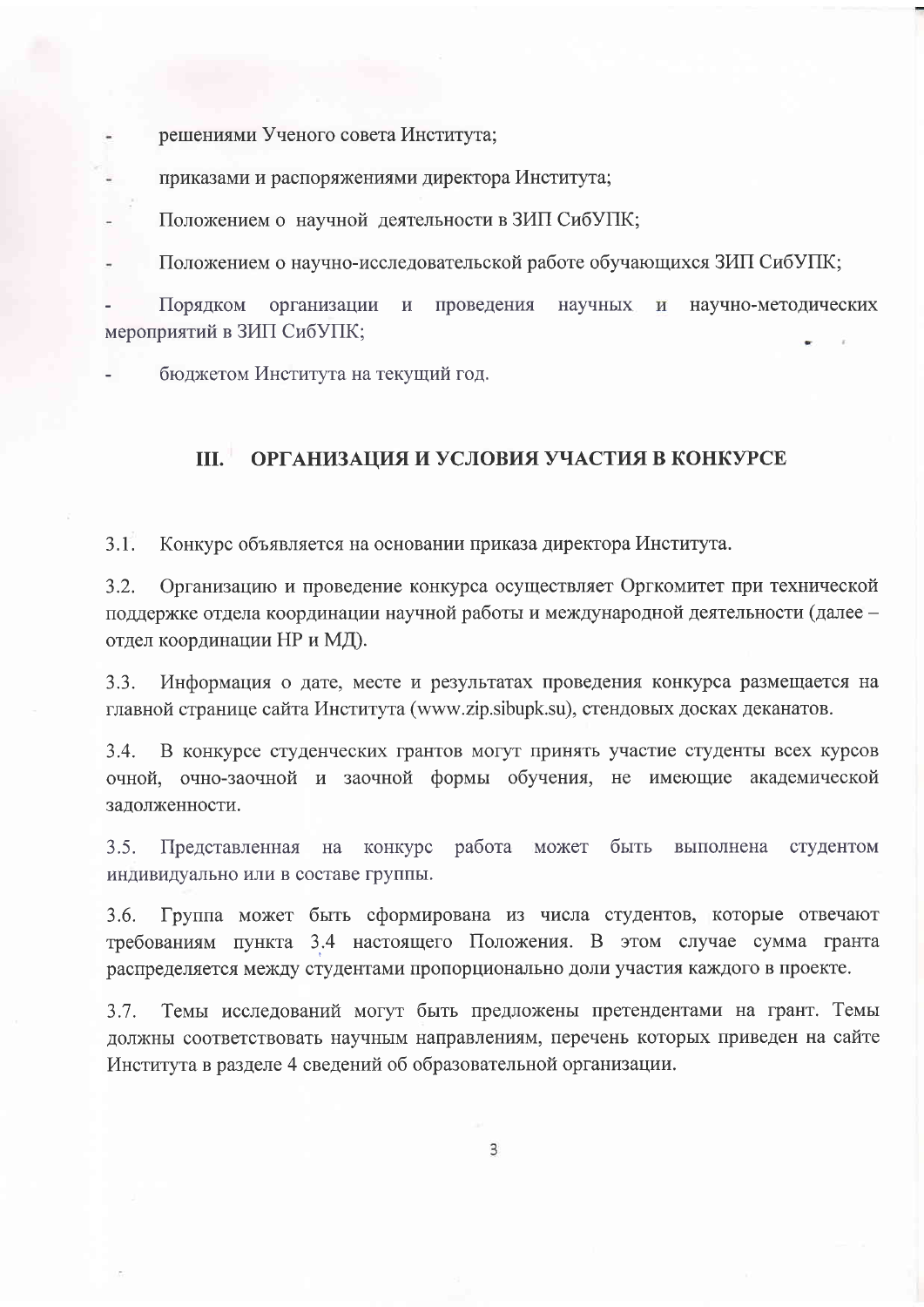#### ПОРЯДОК ПРЕДСТАВЛЕНИЯ ПРОЕКТОВ IV. И ИХ РАССМОТРЕНИЕ КОНКУРСНОЙ КОМИССИЕЙ

Для участия в конкурсе в отдел координации НР и МД не позднее 7 рабочих дней  $4.1.$ до даты его проведения представляются следующие материалы:

заявка на участие (приложение № 1 к настоящему Положению);

- данные о проекте (приложение № 2 к настоящему Положению);
	- выписка из заседания кафедры о рекомендации к участию в конкурсе и назначении куратора научно-исследовательского проекта из числа преподавателей кафедры;
	- выписка из зачетно-экзаменационной ведомости, об отсутствии академической задолженности, заверенная деканом.

4.2. Материалы, поступившие на конкурс, не возвращаются.

4.3. Для оценки заявок на конкурс приказом директора Института создается конкурсная комиссия под председательством заместителя директора по научной работе.

4.4. В состав комиссии включаются члены Оргкомитета, а также специалисты из числа профессорского-преподавательского состава Института по заявленным темам научноисследовательских работ студентов.

4.5. Проект рассматривается независимо каждым членом конкурсной комиссии. Результат рассмотрения фиксируется оценкой путем заполнения эксперт-анкеты проекта.

4.6. Оценка проектов осуществляется по 5-балльной шкале по соответствующим критериям (приложением №3 к настоящему Положению).

4.7. Претенденты, не получившие грант, могут быть приглашены к сотрудничеству в инновационные структуры Института для доработки заявок и продолжения работы над проектом.

4.8. Председатель конкурсной комиссии при необходимости предоставляет возможность претендентам неподержанных заявок ознакомиться с причинами их отклонения без разглашения имен членов конкурсной комиссии, проводивших экспертизу заявок.

 $\overline{4}$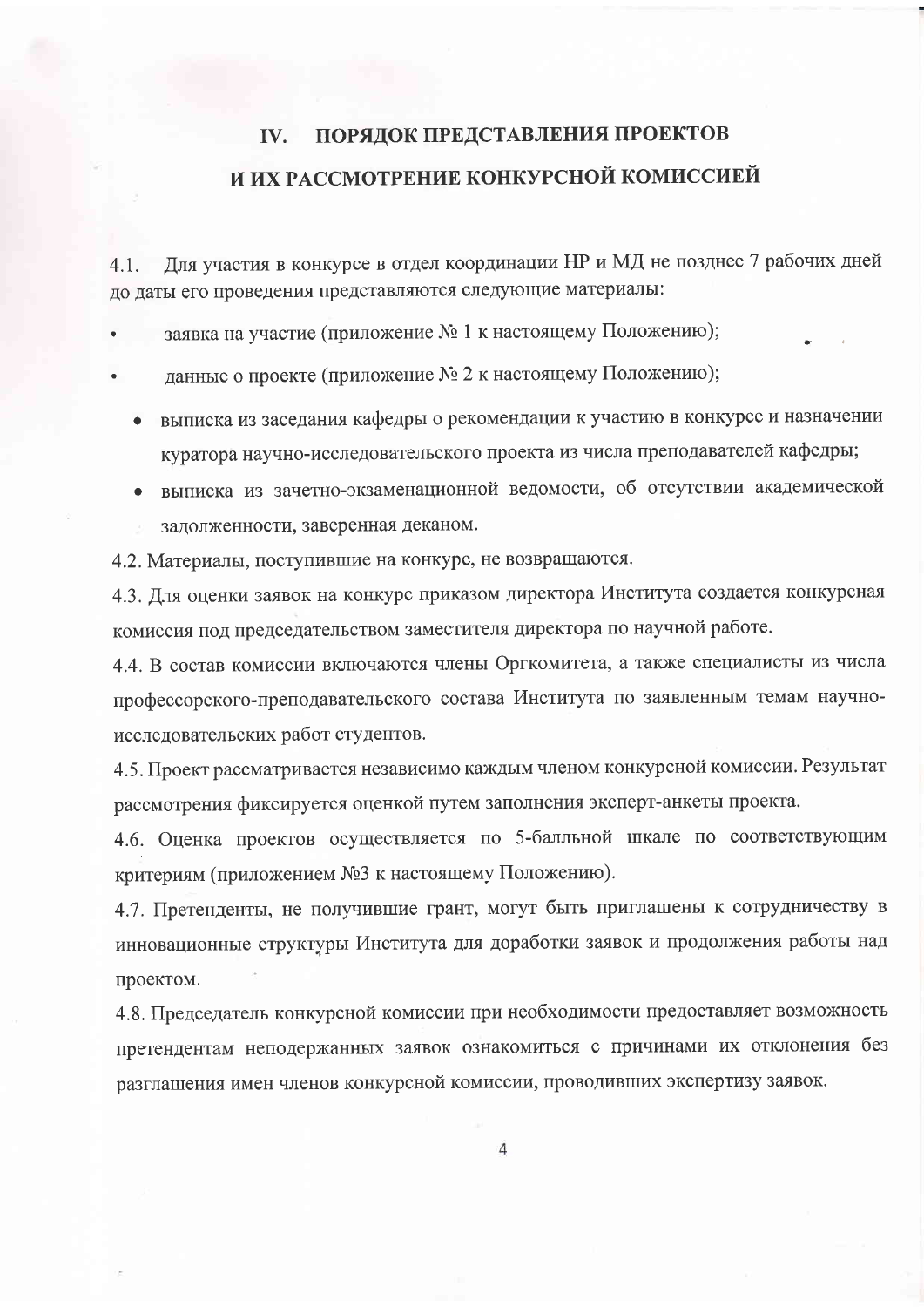## V. ПОРЯДОК ПРЕДСТАВЛЕНИЯ РЕЗУЛЬТАТОВ НАУЧНОГО ИССЛЕДОВАНИЯ

5.1. Студенты, получившие гранты, должны не менее чем за 7 дней до начала проведения пленарных мероприятий студенческой научно-практической конференции завершить научное исследование и передать материалы, указанные в пункте 5.2. настоящего Положения в отдел координации НР и МД.

5.2. Результатом научно-исследовательской работы должно быть выполнение каждого из следующих условий:

- научный отчет, оформленный по ГОСТу;

подготовленные к публикации тезисы на студенческую научно-практическую конференцию;

подготовленная студентом в соавторстве с куратором проекта из числа преподавателей кафедры статья для публикации в журнале «Кооперативное образование и наука Сибири».

По итогам завершения проекта составляется двусторонний акт выполненных работ,  $5.3.$ подписанный исполнителем и директором Института.

#### ПОРЯДОК ПРИСУЖДЕНИЯ И ВЫПЛАТЫ ГРАНТОВ VI.

Победители конкурса определяются по результатам заседания конкурсной  $6.1.$ комиссии и рекомендуются к утверждению Ученым советом Института. Победители конкурса получают свидетельства о присуждении гранта Института.

Размер гранта и его получатель устанавливаются приказами директора Института. 6.2.

Победители конкурса подписывают договор о предоставлении статуса резидента 6.3. научно-инновационного центра Института.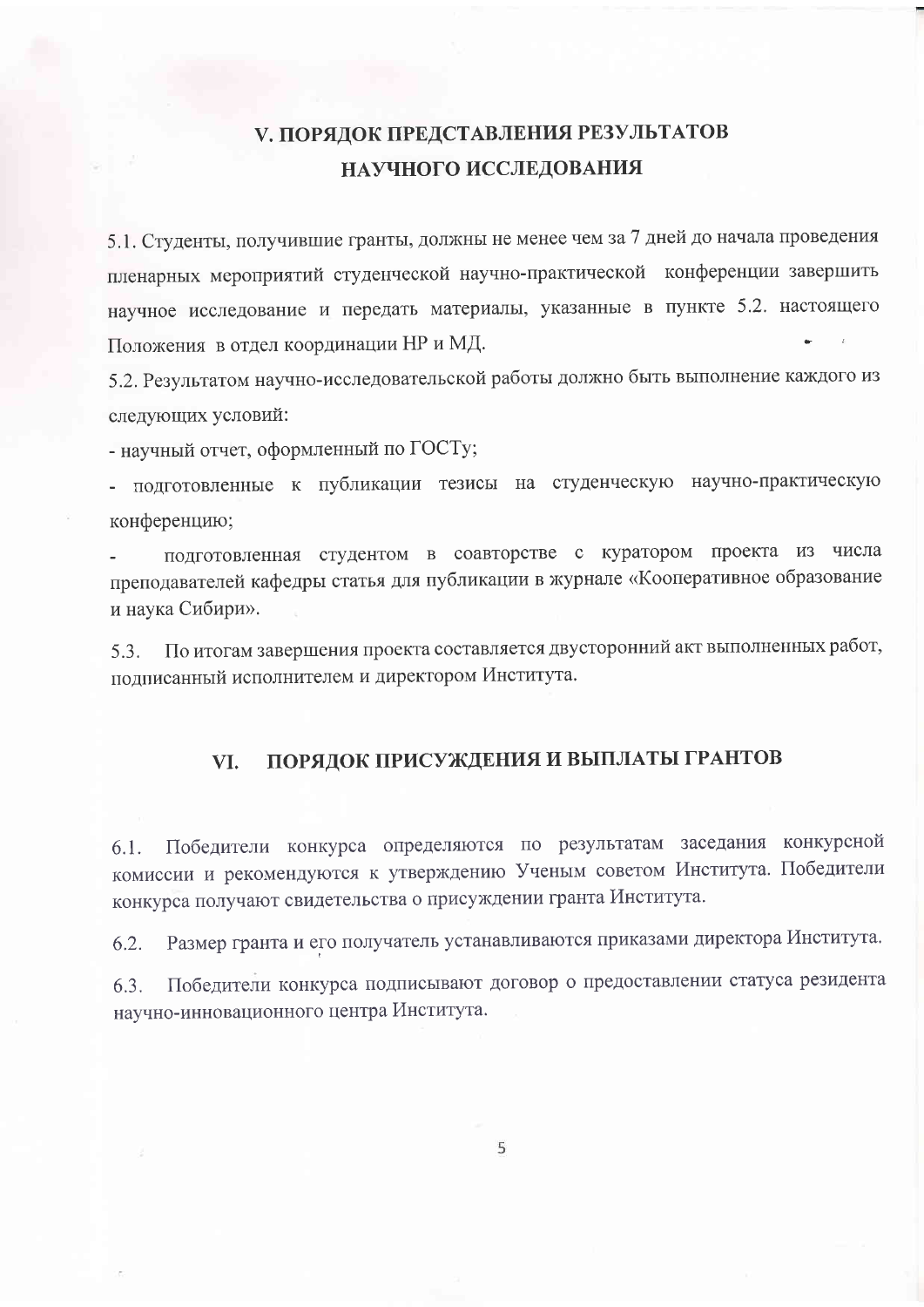6.3. Отдел координации научной работы и международной деятельности Института научно-исследовательских проектов, способствует продвижению развитию  $\overline{M}$ победивших в конкурсе.

6.4. Гранты Института выплачиваются в пределах утвержденного бюджета Института на текущий год в части расходов на финансирование научно-исследовательской и инновационной работы.

Выплата студенческих грантов производится двумя равными частями: 50% от  $6.7.$ выполнения научноэтапе начальном гранта на присужденного суммы исследовательской работы и 50 % - по итогам завершения проекта и выполнения условий, указанных в пунктах 5.1 и 5.2 настоящего Положения.

6.8. Датой начала оплаты выполняемых по гранту работ считается месяц, следующий за месяцем утверждения приказом директора Института победителей конкурса проектов.

6.9. Учет фактических затрат по каждому гранту осуществляется бухгалтерией Института с подведением итогов поквартально и за год.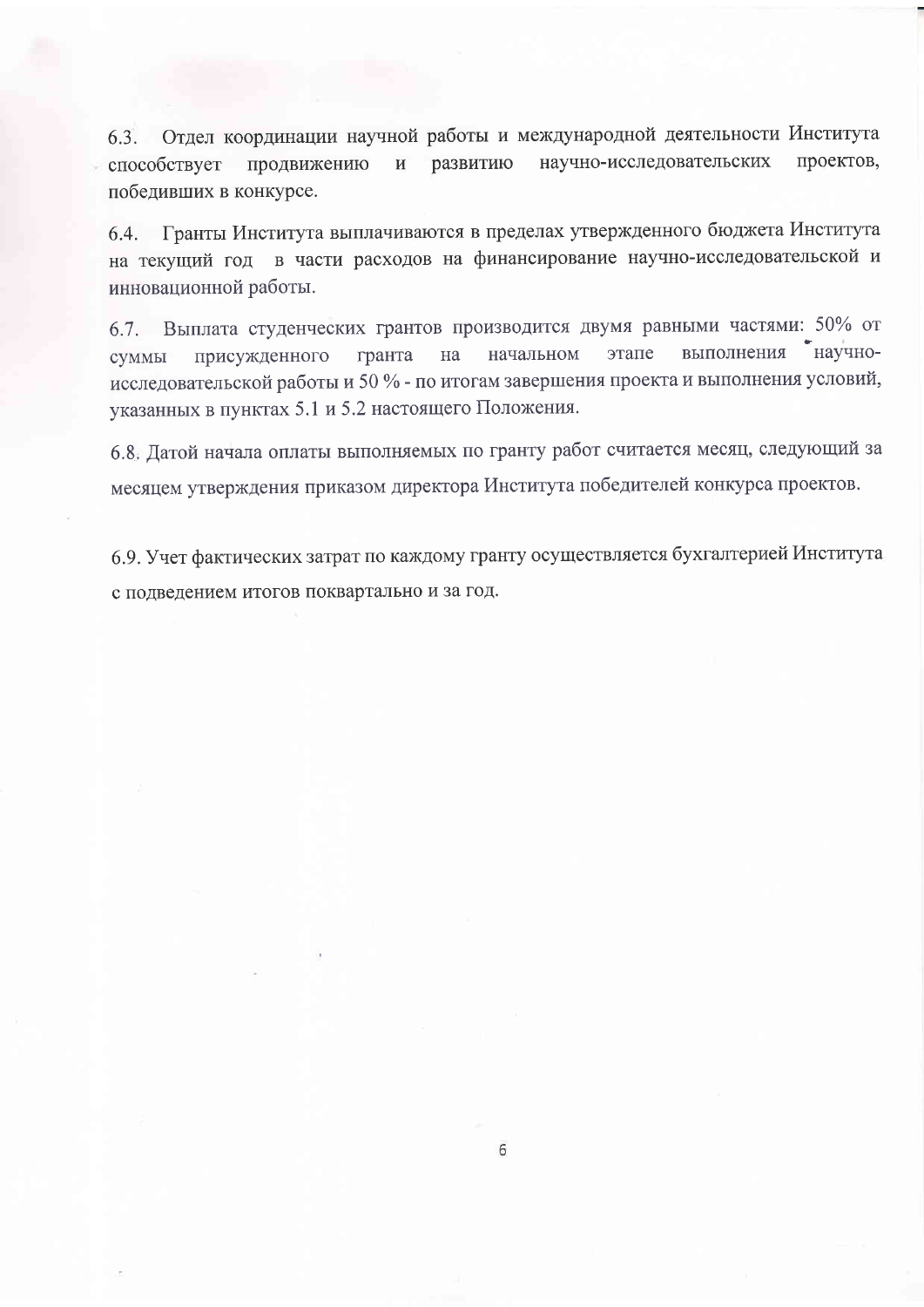## СОГЛАСОВАНО:

Заместитель директора по научной и учебно-методической работе Декан юридического факультета Декан факультета технологии и управления Заместитель главного бухгалтера

Н.П. Степанов  $\lambda$ И.И. Лиценберг Н.Е. Петрова Е.А. Цынгуева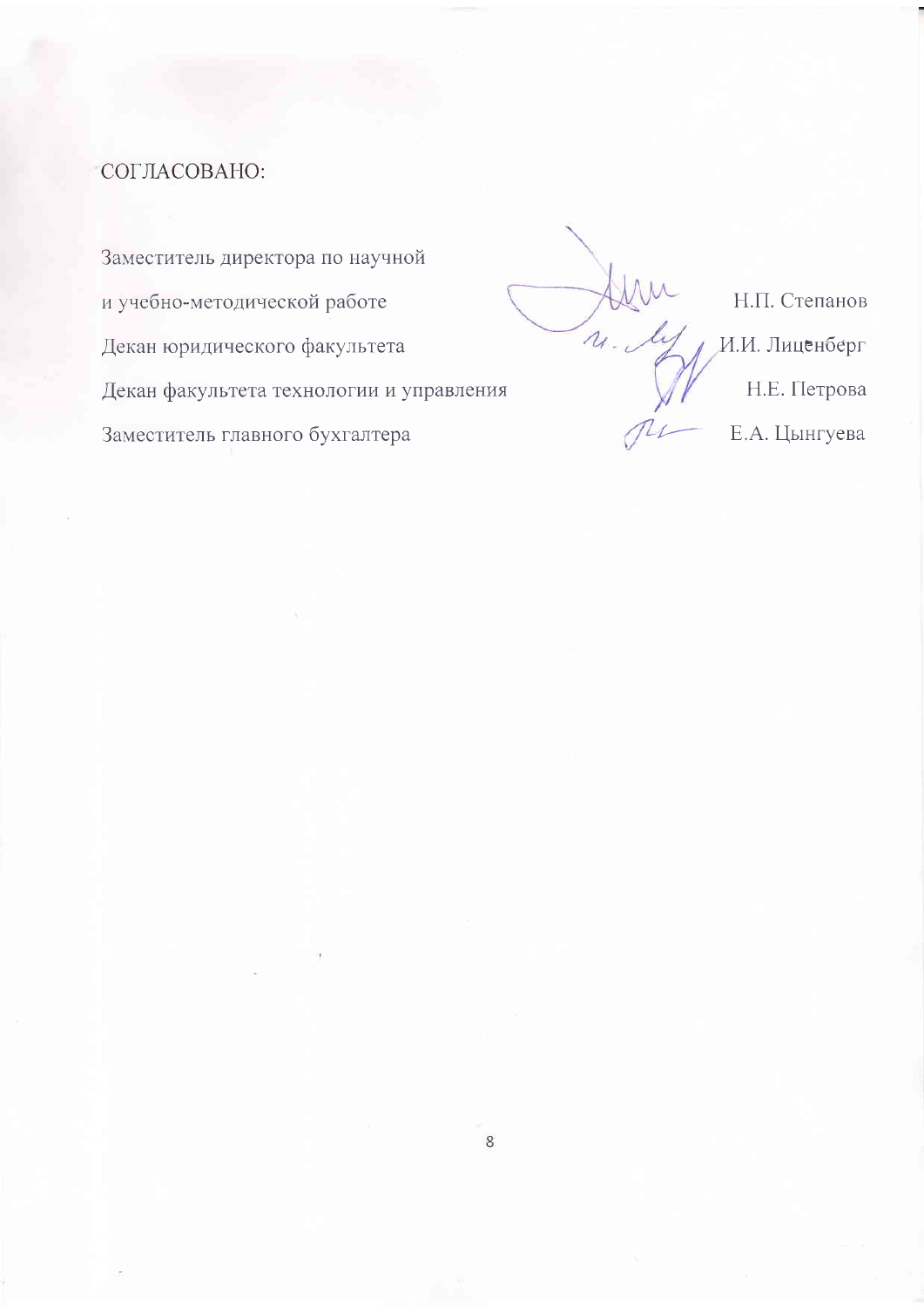к Положению о конкурсе студенческих проектов в Забайкальском институте предпринимательства

#### ЗАЯВКА

### на участие в конкурсе студенческих проектов

| Название проекта                               | Номер проекта                               |
|------------------------------------------------|---------------------------------------------|
|                                                | (регистрирует секретарь Совета по<br>науке) |
| Научное направление Института (научная школа)* |                                             |
| ФИО и должность куратора проекта на кафедре    |                                             |
| ФИО студента, группа, факультет                |                                             |
| Ф.И.О. соисполнителей, группа, факультет       | Подпись                                     |
| Начало проекта                                 | Окончание проекта                           |
| 1.1.1                                          |                                             |
| Подпись куратора проекта                       | Дата подачи заявки                          |

\* согласно перечню научных школ и направлений, указанных на сайте Института  $(www.\underline{zip.sibupk.su})$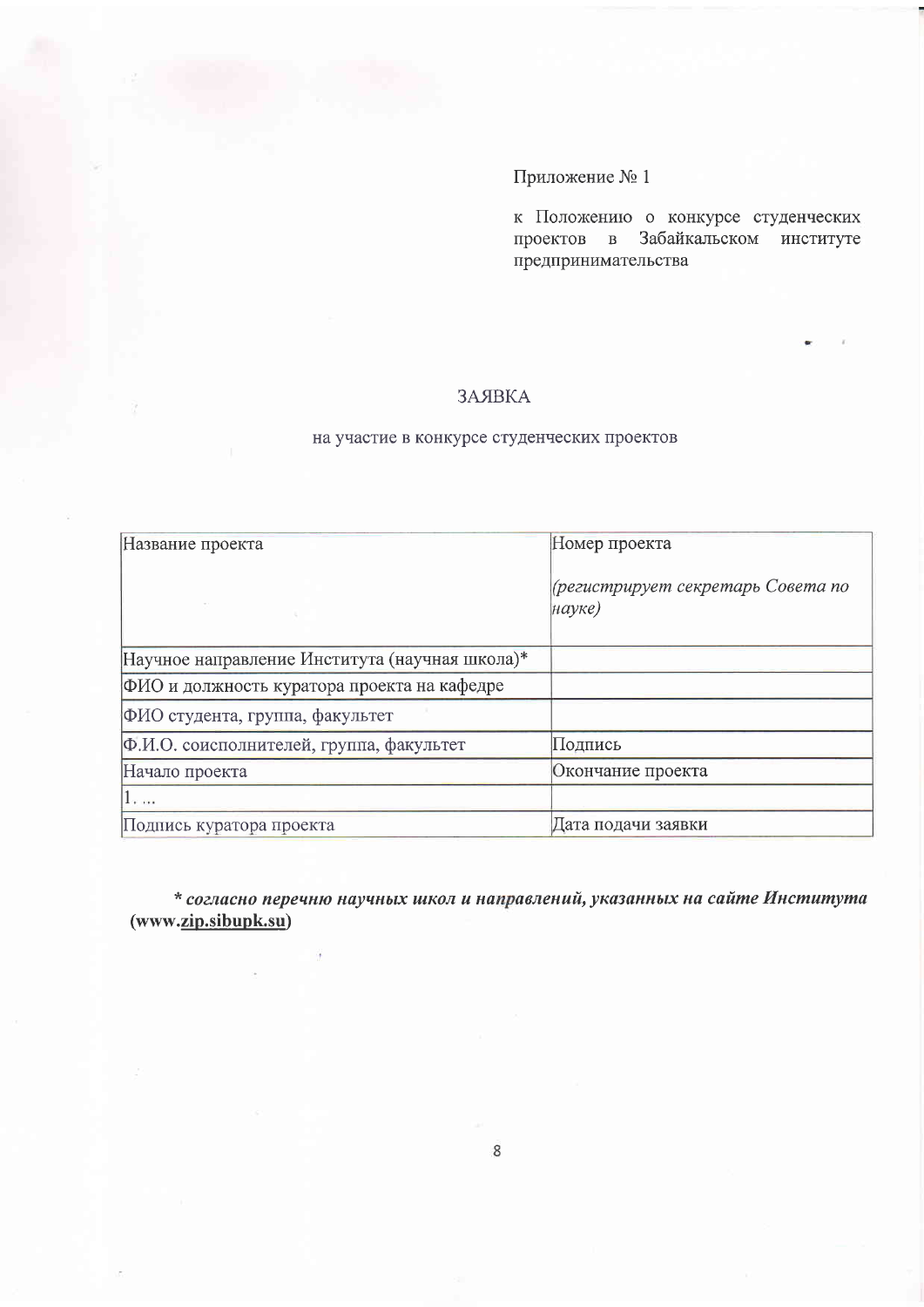к Положению о конкурсе студенческих проектов в Забайкальском институте предпринимательства

#### ДАННЫЕ О ПРОЕКТЕ

1. Название проекта.

2. Ключевые слова (указываются отдельные слова и словосочетания, наиболее полно отражающие содержание проекта; не более 15).

3. Краткая аннотация, включающая:

3.1. Научное направление.

3.2. Современное состояние исследований в данной области науки, включая актуальность научно-исследовательского проекта с описанием научной проблемы.

3.3. Цель работы.

3.4. Конкретная задача в рамках проблемы, на решение которой направлен проект.

4. Предлагаемые методы и подходы для решения поставленных задач, описание объекта наблюдения и информационной базы для выполнения исследования.

5. Ожидаемые научные результаты:

5.1. Научная новизна, имеющийся научный задел (публикации, доклады и т.  $\Pi$ .).

5.2. Практическая ценность.

5.3. Реализация работы (где и как могут быть использованы результаты проекта):

- совершенствование научной базы;

- внедрение в практику;

- внедрение в учебный процесс и др.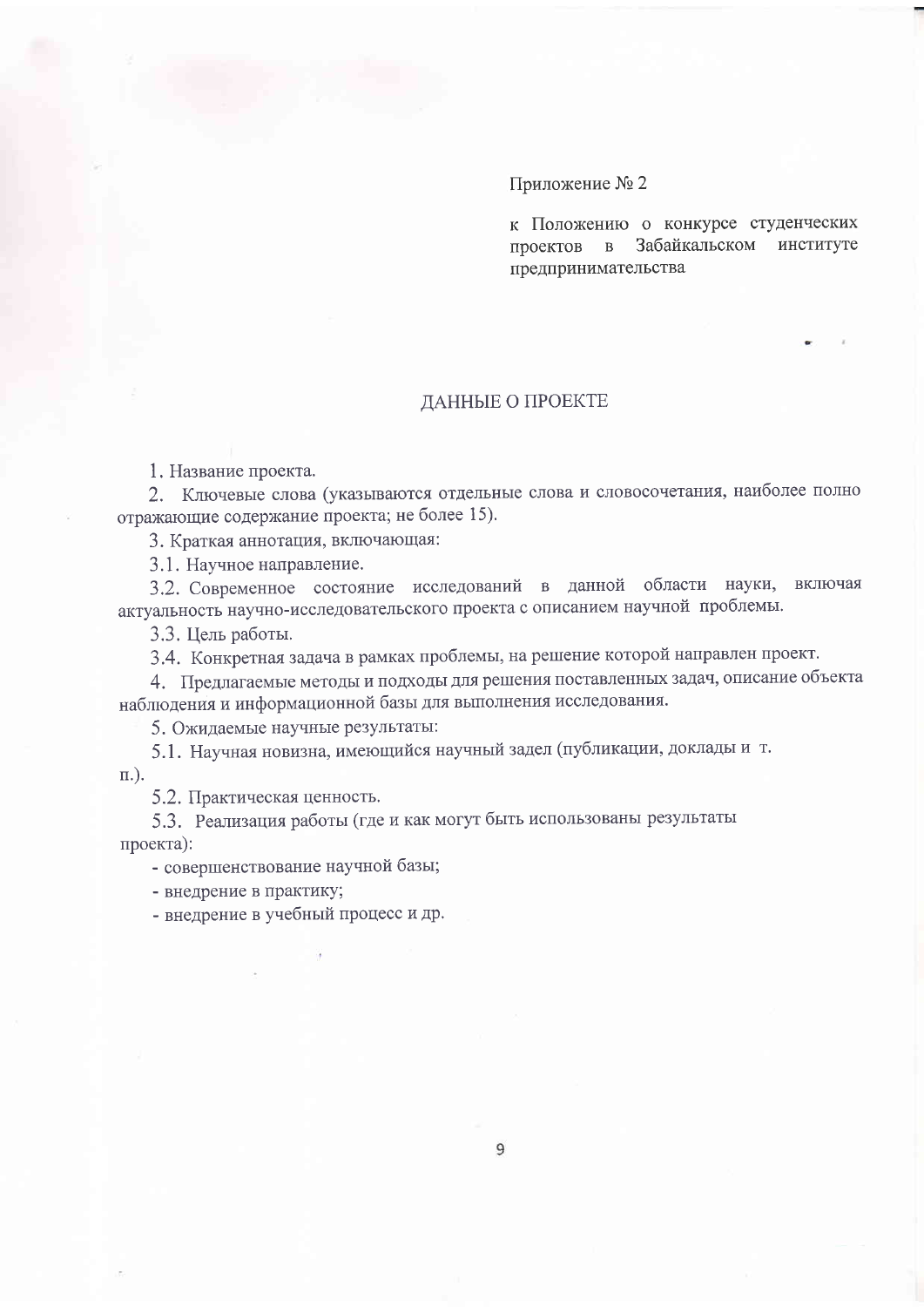к Положению о конкурсе студенческих проектов в Забайкальском институте предпринимательства

# КРИТЕРИИ ОЦЕНКИ СТУДЕНЧЕСКИХ ПРОЕКТОВ

| $N_2$ | Критерий                                                           |
|-------|--------------------------------------------------------------------|
| 1.    | Реалистичность выполнения проекта                                  |
| 2.    | Возможность практического применения                               |
| 3.    | Потенциал исследователя (наличие научных публикаций, опыта участия |
|       | в научных мероприятиях)                                            |
| 4.    | Соответствие приоритетным научным направлениям Института           |
| 5.    | Наличие научной новизны                                            |
| 6.    | Уровень осведомленности в современном состоянии исследований в     |
|       | данной области науки                                               |
| 7.    | Обоснованность выбора методологического инструментария             |
| 8.    | Сложность и комплексность решаемой задачи                          |
| 9.    | Степень проработки деталей этапов проекта                          |
| 10.   | Четкость и полнота презентации проекта                             |